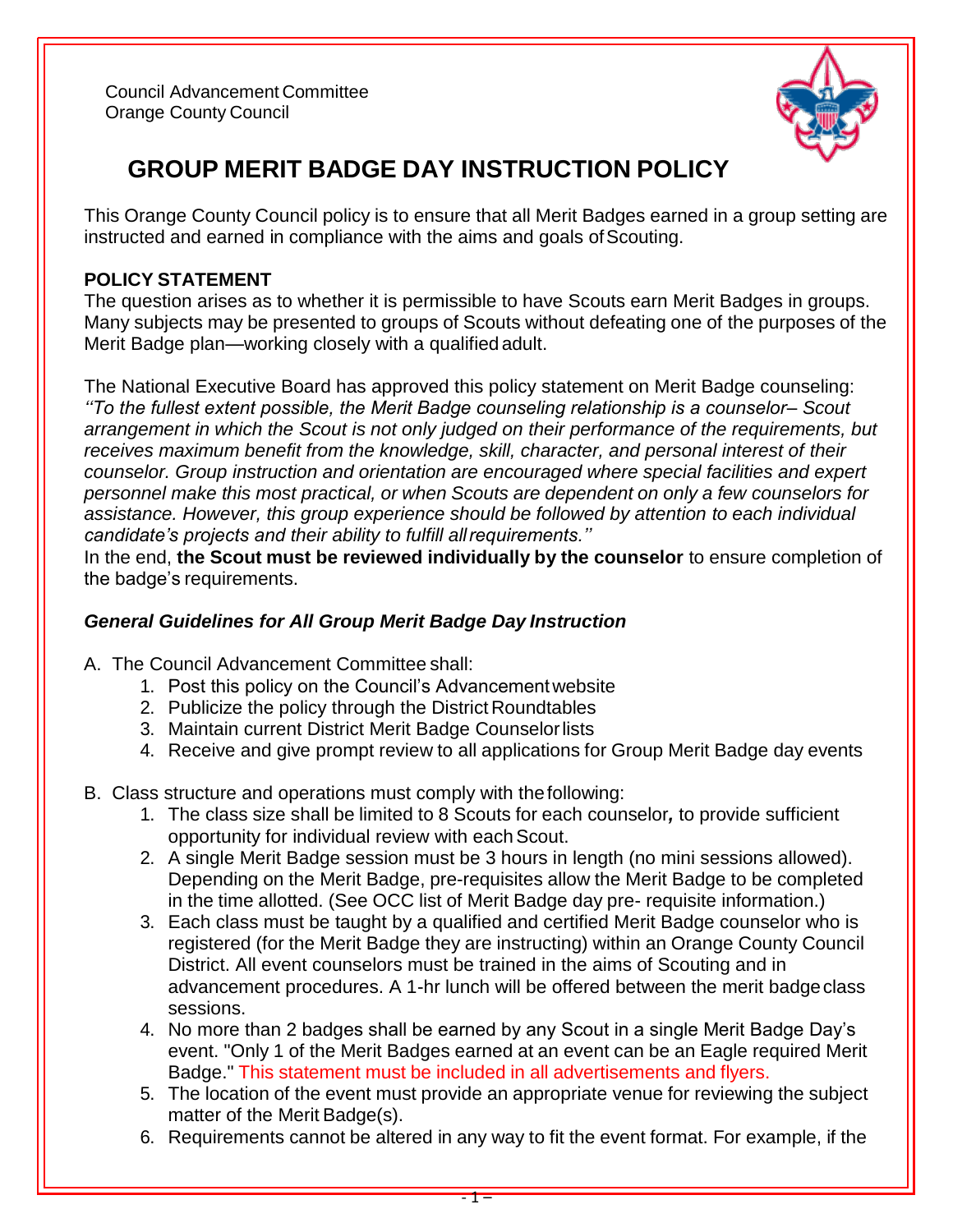requirement is for a Scout to create a spreadsheet on a computer, they must do it individually and not as a group. Showing the Scout how to do a requirement does not meet the requirement for the Scout to demonstrate therequirement.

- 7. First Aid Merit Badge requirement 3b requires current Red Cross or equivalent certification for CPR instruction. If the Merit Badge Counselor is not certified, any currently certified adult may conduct this training in support to the First Aid Merit Badge Counselor. Include a copy of the certification in the Group Merit Badge Day event documentation signed by the event point of contact.
- 8. General Supervision Requirements Guide to Advancement No. 33088 (latest revision) Swimming and watercraft activities must be conducted in accordance with BSA Safe Swim Defense or BSA Safety Afloat, respectively, and be supervised by mature and conscientious adults at least 21 years old and trained in the program applicable. Counselors for merit badges involving swimming or the use of watercraft must be so trained, or use others who are.

CPR instruction, wherever it is required, must be taught by instructors currently trained by a nationally certified provider. Several such providers are mentioned in the *Guide to Safe Scouting*.

#### C. Advancement standards are:

- 1. The Scout must be reviewed individually by the counselor to ensure that the Scout has met all of the requirements.
- 2. Partial credit must be given for partial completion of a MeritBadge.
- 3. All attending Scouts must bring a Merit Badge application (blue card) with them, signed by their Unit Leader. Fliers and registration materials should urge Scouts to contact a counselor and complete certain requirements **prior to the event**. Blue cards shall not be issued at the event. (If a Scout does not bring a signed Blue Card, the Scout may not be signed-off at the event.)
- 4. Units must use the National BSA Council's **Activity Consent Form and Approval by Parents or Legal Guardian** form 680-673.

## *Additional Guidelines for Group Merit Badge Day Events*

- D. Council Advancement Committee application approval should be requested at least 90 days in advance of the event date. The request mustinclude:
	- 1. A completed Orange County Council Application for Group Merit Day with appropriate attachments.
	- 2. Proposed publicity flyer(s) showing the date, location, times, Merit Badges offered and permission slip with consent to treat a minor (see C.4). No flyers or other publicity may happen prior to approval by the Orange County Council Advancement Committee and the Council Advancement Committee Advisor.
	- 3. When circulated after approval, the flyer(s) must note the approval of the event by the Orange County Council Advancement Committee.

#### E. Group Merit Badge Day Fees

- 1. Registration fees may not exceed \$20.00 perScout.
- 2. Lunch must be optional, and may not exceed\$5.00.
- 3. Reasonable material fees may be charged for Merit Badges requiring materials, which is in addition to the Registration Fee.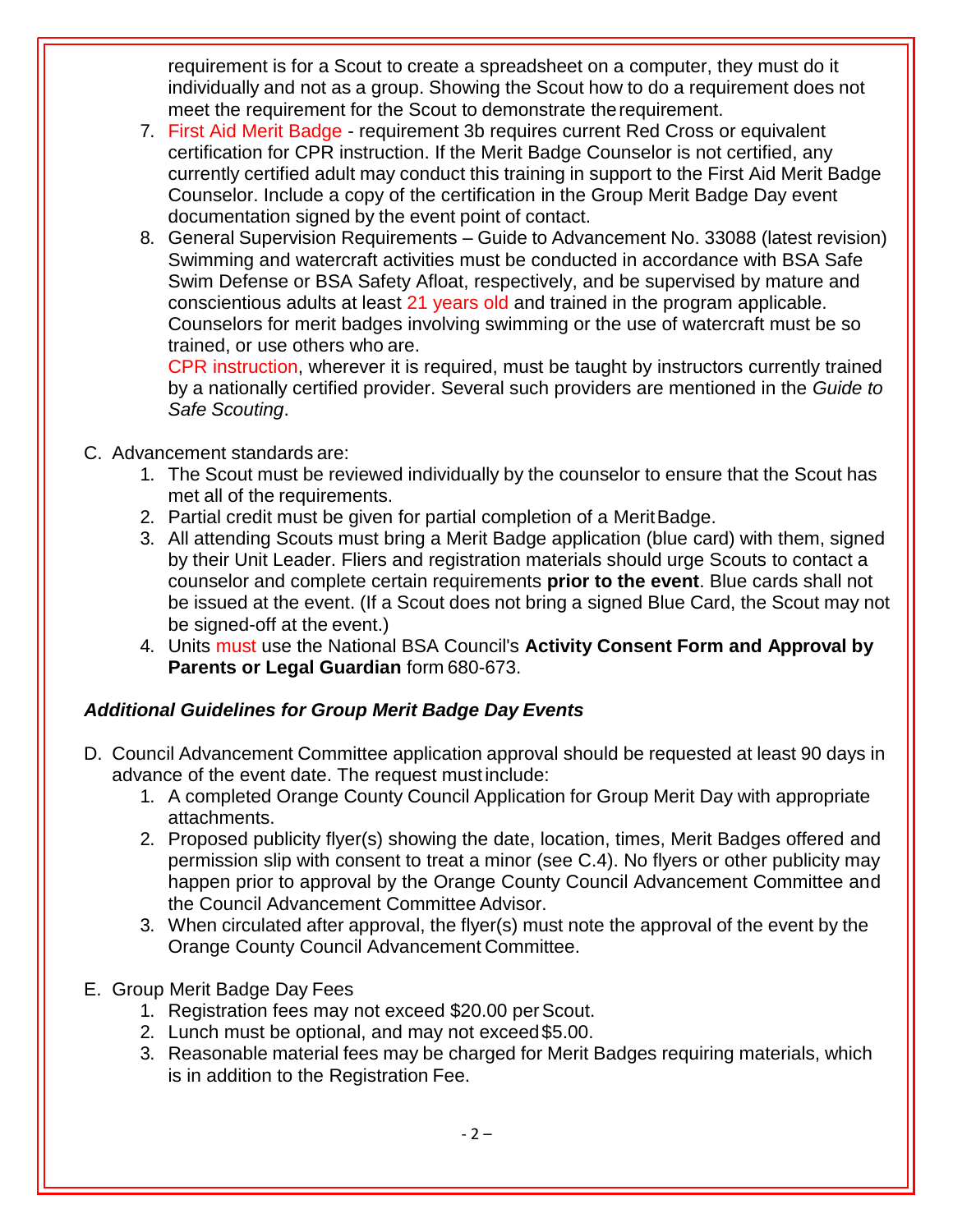- F. Event publicity flyers must state that Scouts who cannot afford the registration fee will be allowed to apply to the event sponsors for a scholarship.
- G. Chartered organization responsibilities include:
	- 1. Complying with this policy and all other BSA activity policies.
	- 2. Providing a list of all counselors and their phone numbers at the event for Scouts to follow- up and complete the partially approvedbadges.
	- 3. Providing two Merit Badge Coordinators that have been certified.
- H. OCC Group Merit Day Approved Merit Badges and Prerequisites. See the OC Council Group Merit Day prerequisite list on the Advancement website.
	- 1. No Merit Badge sessions will be approved for Merit Badge pre-requisites that are "Do all requirements."
	- 2. The Advancement Committee will consider special approvals if the Merit BadgeDay point of contact can make a case for additional prerequisites in writing.
	- 3. If your pre-requisite list does not include any listed, attach an explanation of how you are planning to accomplish the unlisted pre-requisites at yourevent.
	- 4. If you plan to request offering a not normally permitted Merit Badge, attach an explanation of why this should be offered and how you plan to accomplish this Merit Badge.

## **Additional Notes:**

- I. Organizations planning group instruction for members of their unit only do not need to obtain Council approval, but must meet all other requirements of this policy.
- J. A Council-issued tour plan must be obtained when the nature or location of the event requires one (i.e. water safety. See the OC Council web site for the current tour plan policy).
- K. A Trail to First Class session may be offered at a Group Merit Badge Day event. Only requirements appropriate to the time allowed for the event and the location are permitted. The Group Merit Badge Day application for the event must have attached an outline what requirements will be completed to gain approval. The flyer for the event should notify Scouts that they must bring a written note from their Scoutmaster approving their attendance.
- L. Orange County Council will only approve 2 Merit Badge events within the Council on any single date. No more than one event may occur within the same District on the same day. This will be decided based on the date of application for an event.
- M. No Group Merit Badge Day event will be approved for days when a Council sponsored event is scheduled (Scout-o-Rama, Scouting for Food, Encampment, etc.) The OCC Advancement Committee reserves the right to decline approval for anyevent.
- N. Scouts should dress in field uniform (shirt only is okay) for the event. The field uniform is determined by the Scout's unit (Venture Crew's specifically have a choice of uniform.) Shoe wear should be appropriate for the activities the Scout will be involved in. The point of this is not to add to the MB requirements, but to have the Scout in an appropriate attitude at the event.